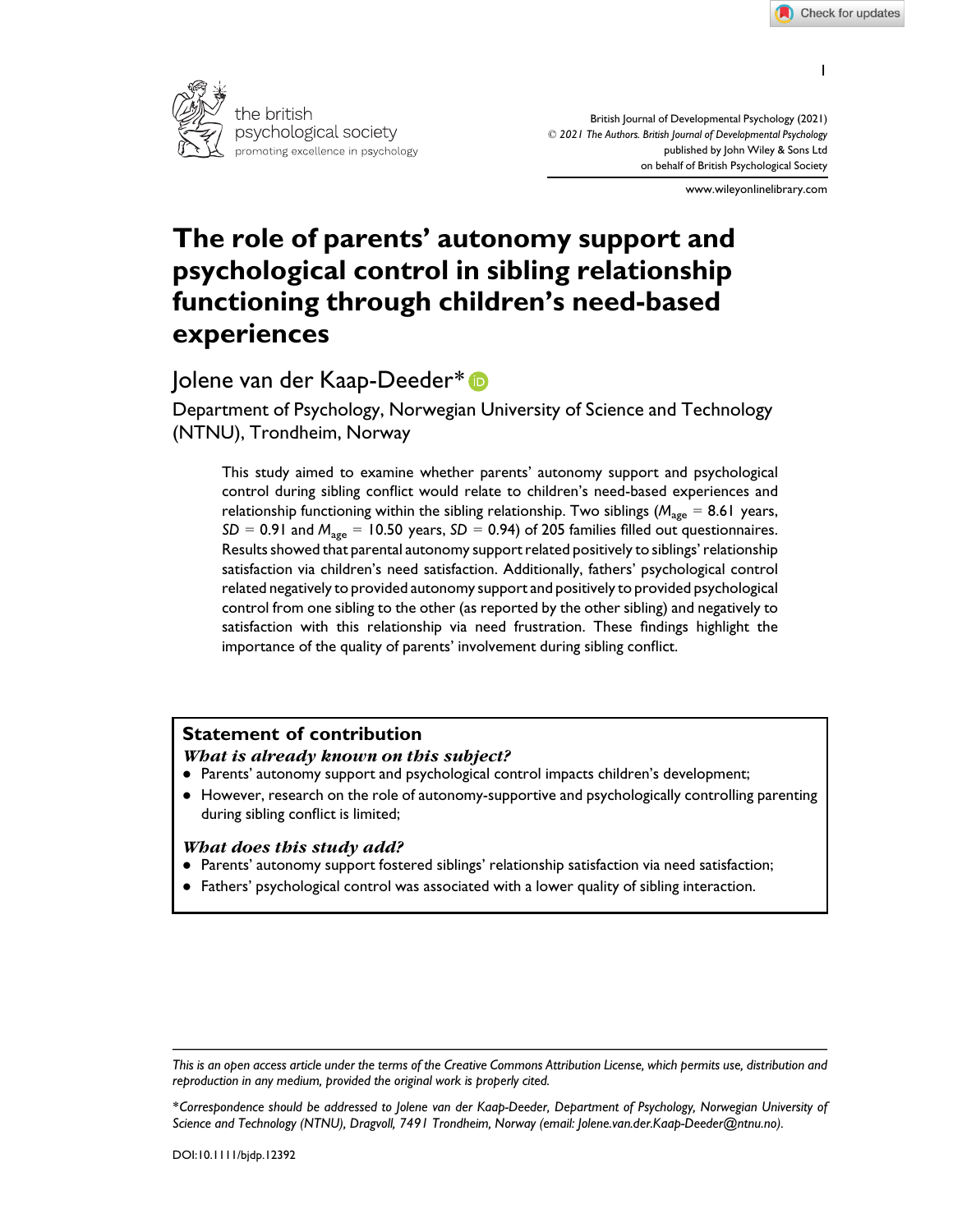## **Background**

During middle childhood, sibling interactions are numerous, with children spending most of their free time with their siblings (e.g., McHale & Crouter, 1996). These interactions are generally very intense with children experiencing both more closeness and more conflict with their sibling during middle childhood compared to during adolescence (Buhrmester & Furman, 1990). Although such sibling conflict can engender increased anxiety, depressed mood, and delinquent behaviour (Stocker, Burwell, & Briggs, 2002), constructive resolving of sibling disputes (e.g., by taking the perspective of the other sibling) has been found to relate positively to one's overall ability to understand others (e.g., Foote & Holmes-Lonergan, 2003). Although managing sibling conflict is experienced as one of the most challenging parenting tasks (Kramer & Baron, 1995), research has shown that parents' intervening style in such conflicts is crucial (e.g., Smith & Ross, 2007). This study aimed to examine the parental role in sibling conflict from a Self-Determination Theory (SDT) perspective (Ryan & Deci, 2017), thereby focusing on parents' autonomy-supportive and psychologically controlling intervening style.

## Parental autonomy support and psychological control during sibling conflict

Within SDT, a broad theory on human motivation and socialization, it is stated that parental autonomy support is essential for children's development, with such support being characterized by parents' nurturance and promotion of children's volitional functioning (Grolnick, Ryan, & Deci, 1991). An autonomy-supportive approach when confronted with sibling conflict would entail, for instance, giving both children the opportunity to voice their opinions and feelings, taking the perspective of both children, and encouraging children to solve the conflict together. Autonomy support is often contrasted with psychological control, which refers to parents' use of controlling and intrusive techniques to pressure children to think, feel, and behave in certain ways (Soenens & Vansteenkiste, 2010). A psychologically controlling approach within the context of sibling conflict would involve blaming (one of) the children for the conflict, shaming the children (e.g., 'Stop acting as babies!'), and displaying disappointment.

Recent theorizing and empirical evidence (Vansteenkiste & Ryan, 2013) suggest that autonomy support and psychological control do not represent complete opposite constructs. That is, a lack of autonomy support (e.g., offering few choices) does not necessarily imply the presence of psychological control (e.g., pressuring the child to behave a certain way), whereas an absence of psychological control (e.g., not employing love withdrawal) cannot be equated with the presence of autonomy support (e.g., encouraging initiative-taking). Research has indeed shown that this distinction between autonomy support and psychological control is crucial, as these constructs are differently related to outcomes. Specifically, a distinction can be made between a bright and a dark socialization pathway, with autonomy support relating primarily to adaptive outcomes such as task persistence, autonomous motivation, and a higher level of well-being and with psychological control relating primarily to maladaptive outcomes such as increased ill-being and even psychopathology (Costa, Ntoumanis, & Bartholomew, 2015; Vansteenkiste & Ryan, 2013).

Although research on autonomy-supportive and psychologically controlling parenting has burgeoned over the past two decades (Joussemet, Landry, & Koestner, 2008), no study thus far examined these parenting dimensions specifically in the context of sibling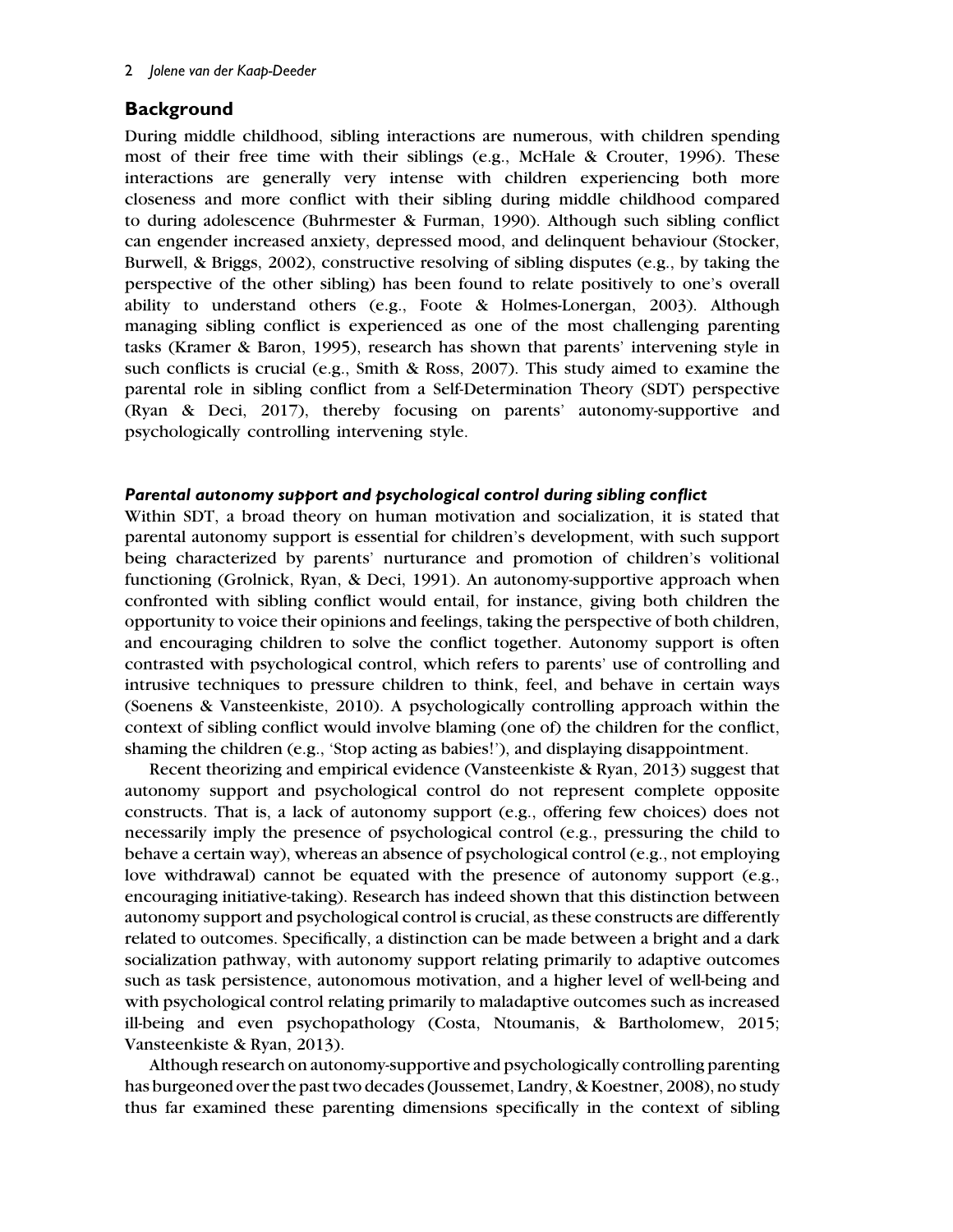conflict. There are, however, several studies that have provided indirect evidence for the importance of these constructs in the resolution of sibling disputes. First, intervention studies where parents were trained to use sibling conflict mediation techniques where children hold the decision-making power (thereby supporting the children's autonomy) and psychologically controlling strategies (e.g., blaming children for past transgressions) are avoided, have been found to increase constructive sibling conflict resolution including for instance compromises and less negativity (Ross & Lazinski, 2014; Smith & Ross, 2007). In another study, it was shown that such adaptive parental intervention during sibling conflict (i.e., giving advice and explaining the sibling's feelings to the child) related positively to warmth experienced between siblings (Milevsky, Schlechter, & Machlev, 2011). Based on these studies, it is expected that autonomy-supportive and psychologically controlling parenting during sibling conflict is crucial for children's constructive resolution of sibling disputes. However, less is known about what mechanisms may account for these effects (although see Bouchard, Plamondon, & Lachance-Grzela, 2019 for a notable exception, focusing on bullying or being bullied in the sibling relationship as mechanisms).

#### Need satisfaction and frustration as mechanisms

Self-Determination Theory states that the effects of autonomy support and psychological control (with respect to, for instance, sibling conflict) on children's development can be explained by the three basic psychological needs of autonomy, competence, and relatedness (Ryan & Deci, 2017). Autonomy refers to feelings of volition and choice. Competence encompasses a sense of success in daily activities. Finally, relatedness denotes experiencing closeness with other important individuals. Need-frustrating experiences, on the other hand, refer to feelings of pressure (i.e., autonomy frustration), failure (i.e., competence frustration), and social isolation or rejection (i.e., relatedness frustration). Previous studies have indeed shown parental autonomy support to foster need satisfaction (e.g., Grolnick et al., 1991), while parental psychological control engendered more need frustration (e.g., Mabbe et al., 2016). Such need satisfaction is expected to foster adaptive social functioning by enabling individuals for instance to be more open (autonomy satisfaction), confident (competence satisfaction), and warm (relatedness satisfaction), whereas experiences of need frustration are expected to thwart relationship functioning (e.g., by feeling inadequate to deal with relationship challenges). In line with this, previous research has shown that need satisfaction related to more happiness within friendships (Demir & Davidson, 2013) and interpersonal competence (Barberis, Verrastro, Costa, & Gugliandolo, 2021), while need frustration was shown to relate to more negative relationship experiences such as separation anxiety (e.g., Costa et al., 2015) and social anxiety (Barberis et al., 2021). Previous research has also shown need satisfaction and need frustration as experienced by one partner within a relationship to relate to higher levels of, respectively, provided autonomy support and psychological control to the other relational partner (e.g., Stebbings, Taylor, Spray, & Ntoumanis, 2012). With respect to siblings, one previous study showed children's general need satisfaction to relate to a higher level of provided autonomy support to the sibling (Van der Kaap-Deeder et al., 2015). Finding that need satisfaction fosters provided autonomy support between siblings is important, because previous research has shown that autonomy-suppressive sibling interactions (e.g., ignoring the sibling when he or she has done something that the child does not agree with) are related to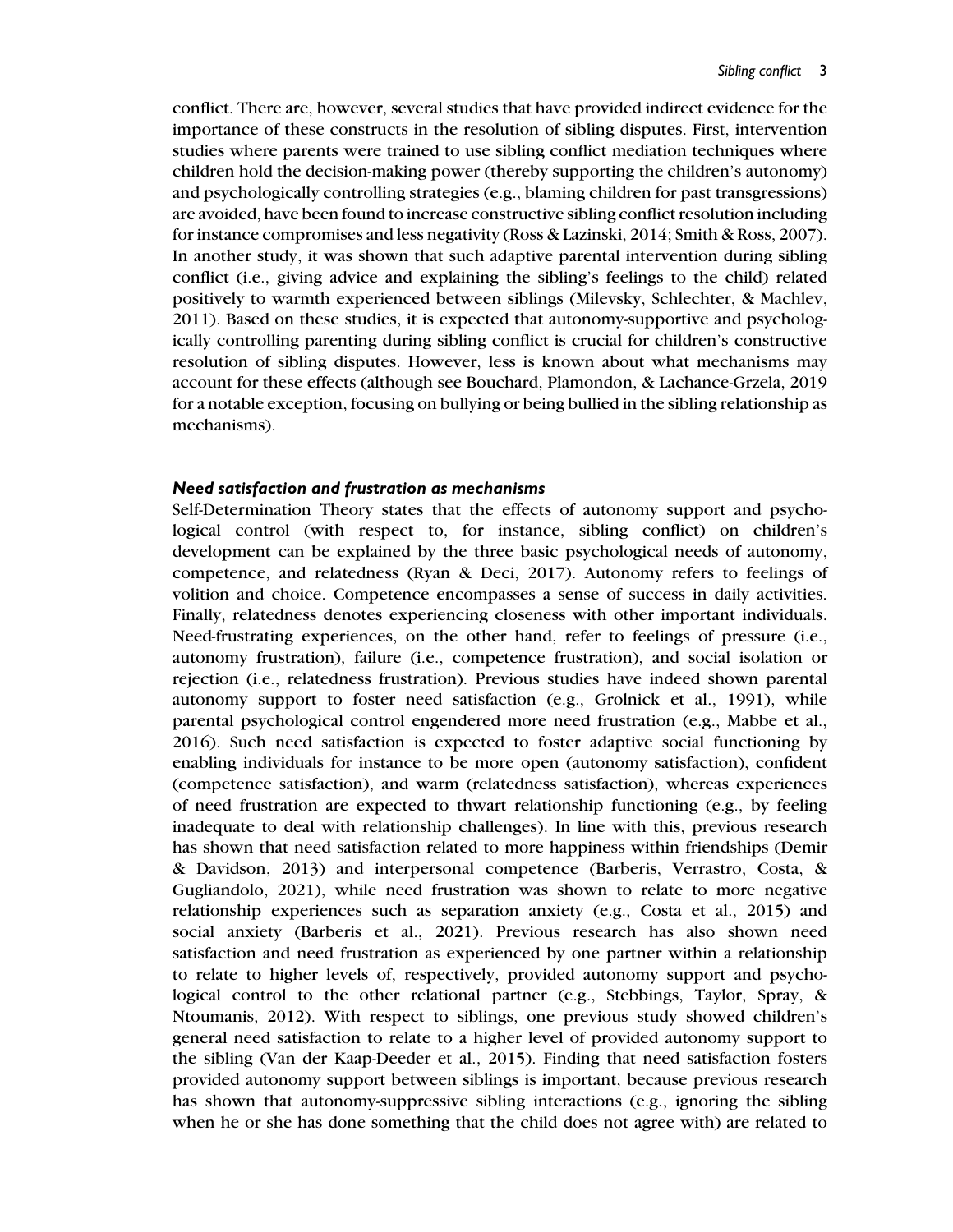maladaptive functioning such as anxiety and depressive symptoms (e.g., Campione-Barr, Lindell, Greer, & Rose, 2014), while autonomy-supportive sibling interactions related to more well-being via children's need satisfaction (Van der Kaap-Deeder, Vansteenkiste, Soenens, & Mabbe, 2017). To illustrate, Audet, Levine, Holding, Koestner, and Powers (2021) showed that sibling autonomy support enhanced young adults' well-being through enhanced goal progress and need satisfaction. In sum, although previous research has shown autonomy support and psychological control to relate to need satisfaction and frustration which, in turn, relate to relationship quality, only one study thus far focused on the sibling relationship and none focused specifically on the context of sibling conflict.

## The present study

This study aims to contribute to previous research on the role of autonomy support, psychological control, and need-based experiences (i.e., need satisfaction and need frustration) in elementary school-aged children's functioning by focusing specifically on the sibling relationship. This study had two aims. A first aim was to examine whether perceptions of mothers' and fathers' autonomy support and psychological control with respect to sibling conflict would relate to the quality of the sibling relationship. In line with a bright and dark path of socialization (Vansteenkiste & Ryan, 2013) with autonomy support relating mostly to adaptive outcomes and psychological control mostly to maladaptive outcomes, parents' autonomy support was expected to relate more strongly to sibling relationship satisfaction and provided autonomy support within the sibling relationship, whereas psychological control was expected to relate mostly to provided psychological control within the sibling relationship (Hypothesis 1). Previous research on differences in general parenting between mothers and fathers provided mixed findings, with some indicating mothers' parenting and fathers' parenting to differentially effect child outcomes (Biblarz & Stacey, 2010). Additionally, the results from existing research on differences in autonomy-supportive parenting suggest that mothers are somewhat more autonomy-supportive than fathers, although this difference is rather small (Hughes, Lindberg, & Devine, 2018). Given this extant research, no hypothesis was formulated regarding the role of parents' gender.

A second aim involved examining whether children's need-based experiences within the sibling relationship would mediate the relation between parents' intervening style and sibling relationship functioning. Again, in line with the bright and dark path hypothesis (Vansteenkiste & Ryan, 2013), it was expected that especially need satisfaction as experienced within the sibling relationship would be predicted by parental autonomy support and relate to sibling relationship satisfaction and a higher level of provided sibling autonomy support (Hypotheses 2a). In contrast, need frustration within the sibling relationship was expected to be mostly predicted by parental psychological control and to relate particularly to a higher level of provided psychological control to the other sibling (Hypothesis 2b).

These hypotheses were examined using a multilevel approach, thereby taking into account the dependence of observations (i.e., children) within groups (i.e., families). There exist important differences between families, such as differences in family income and living situation (e.g., living in an urban or rural area). By using multilevel analyses, this variance was automatically taken into account.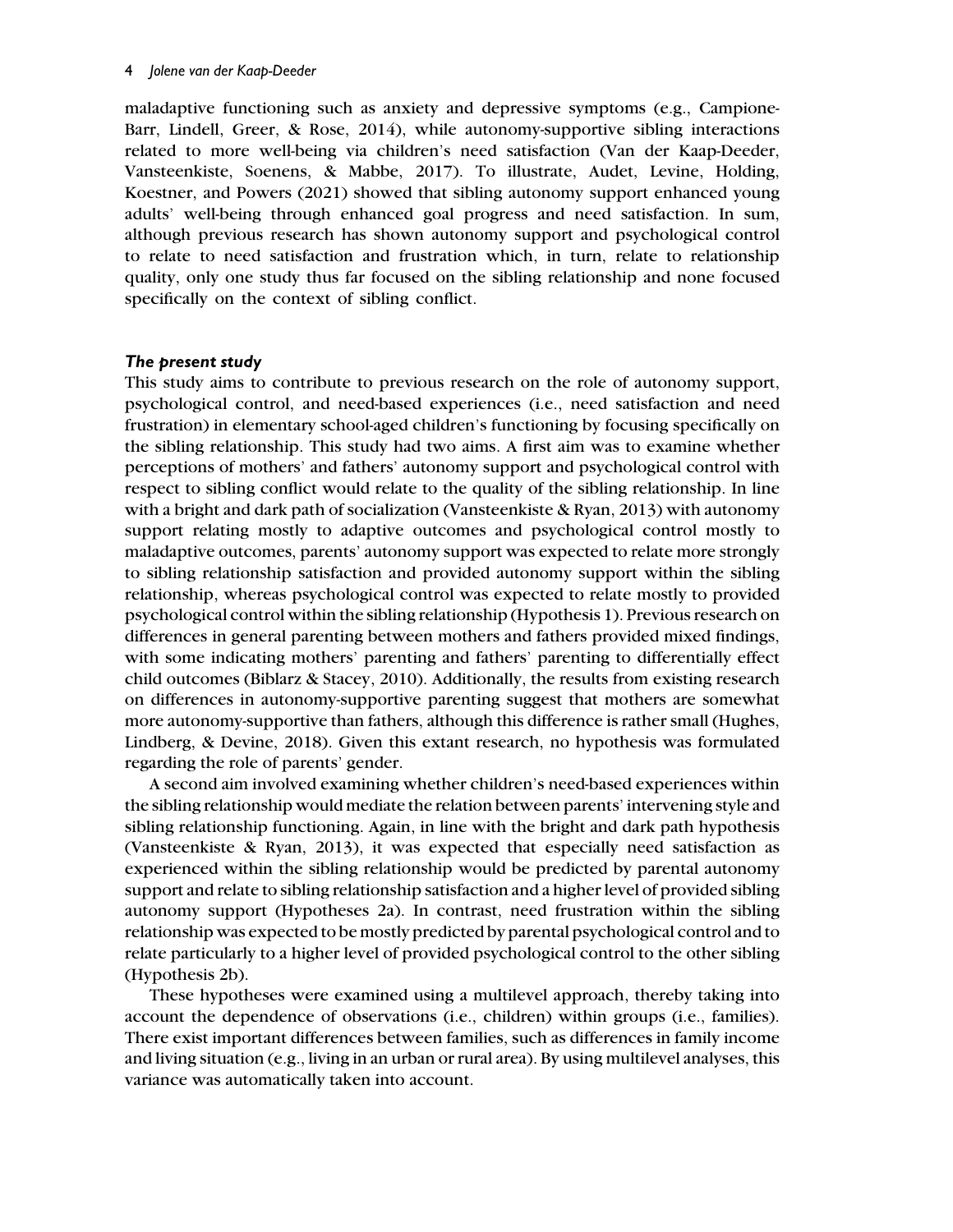#### Method

#### Participants and procedure

Participants were two siblings ( $M_{\text{age}} = 8.61$  years,  $SD = 0.91$  and  $M_{\text{age}} = 10.50$  years,  $SD = 0.94$ , range 7–12) from 205 families living in Flanders (Belgium), with 219 (53.4%) children being female. Regarding the gender constellation of the sibling dyad, 29.3% consisted of two girls, 22.4% of two boys, and 48.3% of one boy and one girl. The number of children within families ranged between 2 and 6 ( $M = 2.70$ ;  $SD = 0.84$ ), with most families having two (49.6%) or three (34.6%) children. In line with this, 35.9% of the children reported to be the oldest, 19.3% indicated to be the middle, and 36.8% indicated to be the youngest child in the family (and 8.0% selected the response category 'Other'). With regard to the highest completed educational level by the parents, 21.6% of the mothers and 28.2% completed high school or less, 57.4% of the mothers and 46.1% of the fathers completed higher non-university education, and 21.1% of the mothers and 25.7% of the fathers completed university education. Mothers were on average 39.74  $(SD = 3.76)$  years old and fathers 42.31  $(SD = 4.91)$  years. Most parents indicated that they were married (80.8%), whereas 16.7% indicated to be co-habiting (not married) and 2.5% reported to be divorced.

Children were recruited as part of an undergraduate course in developmental psychology. In exchange for course credits, students were asked to invite two families (who were not relatives of the student) who had at least two children in elementary school between the age of 7 and 12. If a family had more than two children within this age range, students were asked to select the two children who were closest in age. In a 1-hr information session with the author, students were trained to approach potentially interested families and to collect the data. Students were also encouraged to ask via e-mail for further assistance during the data-collection, if necessary. During a home visit, students explained to the children how to fill out the questionnaires and parents were asked to fill out a questionnaire concerning demographic characteristics. Children were informed that there were no right or wrong answers, that their answers would be treated in a confidential way, and that they could leave an item unanswered if they were unsure. Participation was voluntary and participants did not obtain any reward. Furthermore, both mothers and fathers gave their written consent on behalf of their child and children also gave their written consent. This research (title: 'Parenting and sibling interactions') was conducted according to the ethical rules of the Faculty of Psychology and Educational Sciences of Ghent University which does not require formal ethical approval when the guidelines of the ethical protocol are followed closely.

#### **Measures**

All items were rated on a 5-point Likert scale, ranging from 1 (*Completely untrue*) to 5 (Completely true).

#### Parents' autonomy support and psychological control in sibling conflict

Children reported on the degree to which their mother and father were autonomysupportive and psychologically controlling during conflicts with their sibling, by completing relevant scales twice (first for their mother and then for their father). For this purpose, items were generated and discussed by researchers with a high level of expertise concerning these two constructs. A part of these items were inspired by items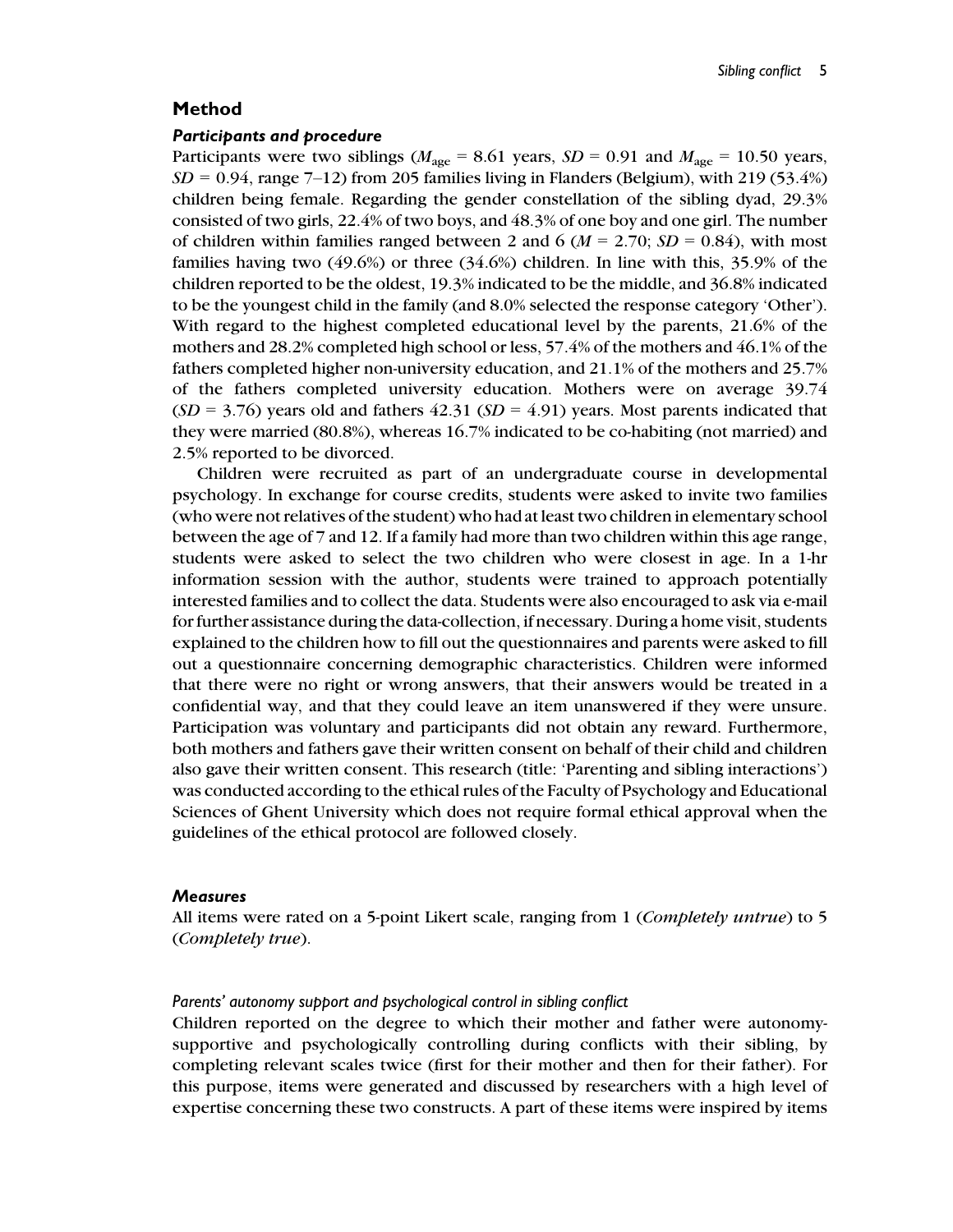#### 6 Jolene van der Kaap-Deeder

from the Autonomy Support Scale of the Perceptions of Parents Scale (POPS; Grolnick et al., 1991) and the Psychological Control Scale – Youth Self-Report (PCS – YSR; Barber, 1996). Other items were generated based on the meaning of autonomy support and psychological control as defined in SDT. All items are displayed in Appendix. Example items are 'When me and my brother or sister quarrel, my mother/father tries to understand why we quarrel' (autonomy support; 8 items) and 'When me and my brother or sister quarrel, my mother/father is disappointed' (psychological control; eigtht items). Confirmatory factor analyses were performed on all items, separate for maternal and paternal parenting. Two factors were extracted, corresponding to the two subscales. Factor loadings of the first factor ranged between .55 and .72 for mothers' autonomy support and between .57 and .79 for fathers' autonomy support. Factor loadings of the second factor ranged between .40 and .71 for mothers' psychological control and between .49 and .73 for fathers' psychological control. Cronbach's alpha's were .82, .66, .87, and .74 for mothers' autonomy support, mothers' psychological control, fathers' autonomy support, and fathers' psychological control, respectively.

#### Psychological need satisfaction and need frustration in the sibling relationship

To measure the satisfaction and frustration of the psychological needs within the sibling relationship, the child version (Van der Kaap-Deeder et al., 2017; 12 items) of the Basic Psychological Need Satisfaction and Need Frustration scale (Chen et al., 2015) was used. Some items were adapted to make these more suitable for the sibling relationship, thereby finding inspiration in the Basic Need Satisfaction in Relationships Scale (La Guardia, Ryan, Couchman, & Deci, 2000). For instance, the item 'The people I like, like me too' was changed to 'When I am with my brother or sister, I feel loved' to make it more specific to the sibling relationship. All items were preceded by the stem 'When I am with my brother or sister'. Example items are: 'I am good at a lot of things I do' (i.e., competence satisfaction) and 'I often have doubts about whether I am good at things' (i.e., competence frustration). A confirmatory factor analysis was performed on all items. Two factors were extracted, corresponding to the two subscales. Factor loadings of the first factor (i.e., need satisfaction) ranged between .51 and .74. Factor loadings of the second factor (i.e., need frustration) ranged between .48 and .75. Based on these findings, the six items tapping into need satisfaction were averaged and the six items tapping into need frustration were averaged. Cronbach's alpha's were .70 for need satisfaction and .71 for need frustration.

#### Autonomy support and psychological control within the sibling relationship

The POPS (Grolnick et al., 1991; seven items) and the PCS – YSR (Barber, 1996; eight items) were used to assess received autonomy support and psychological control within the sibling relationship.We employed the sibling version of this scale that has been used in previous research among elementary school children (Van der Kaap-Deeder et al., ,2015, 2017). Example items are 'Whenever possible, my brother or sister allows me to choose what to do' (i.e., autonomy support) and 'My brother or sister is less friendly with me if I do not see things his or her way' (i.e., psychological control). Cronbach's alpha's were .72 for autonomy support and .73 for psychological control. These scores, referring to the degree of perceived autonomy support and psychological control as received from the other sibling, were used to assess the relation between the degrees to which each sibling experienced need satisfaction or need frustration and provided autonomy support or psychological control. For instance, the younger sibling's report of experienced need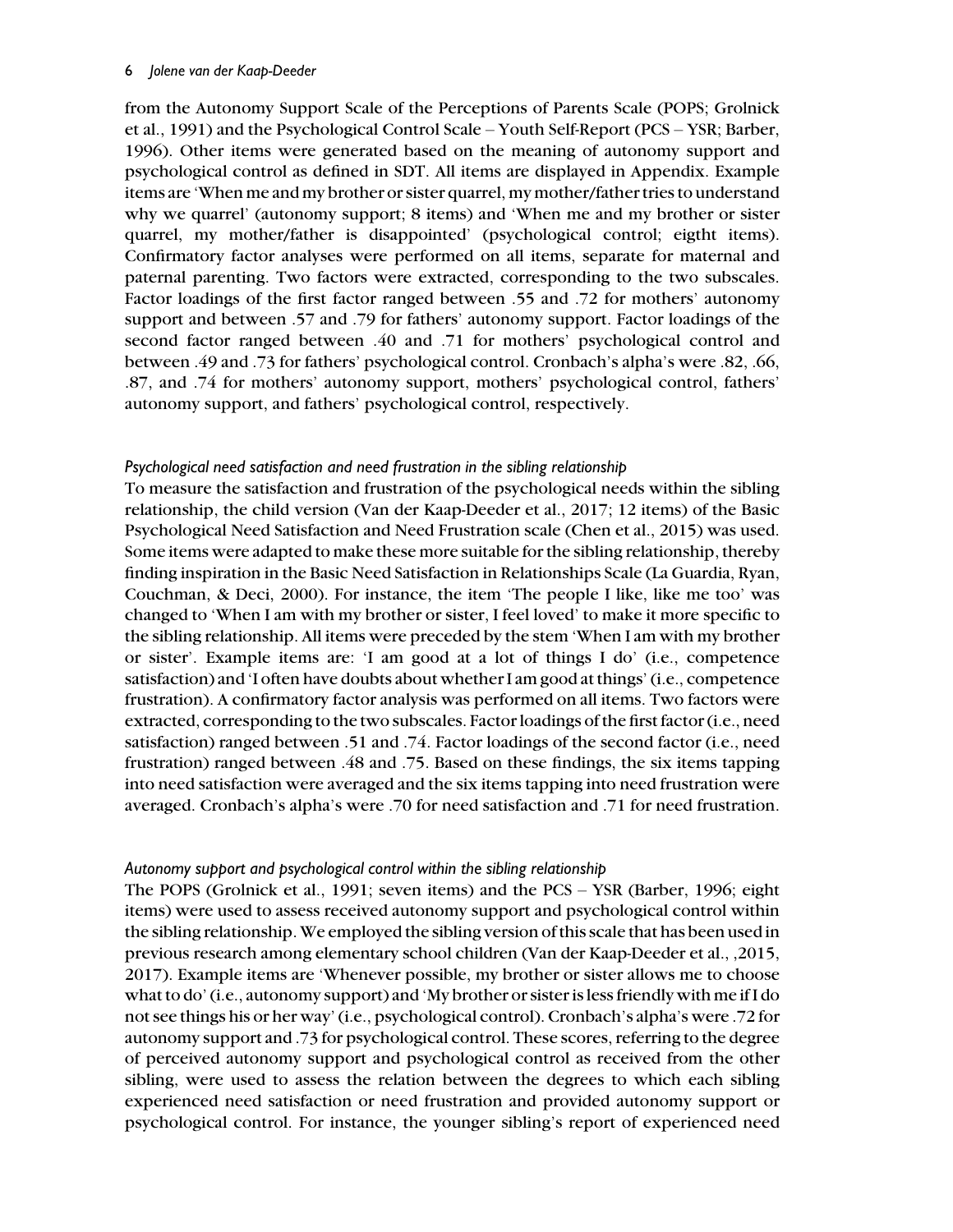satisfaction and the older sibling's report of the degree to which (s)he received autonomy support from the younger sibling were employed to examine the degree to which the younger sibling's level of need satisfaction (as reported by the younger sibling) predict his or her provided autonomy support to the older sibling (as reported by the older sibling). Thus, when looking at the predictors of provided autonomy support and psychological control between siblings, a multi-informant approach was used.

#### Satisfaction with the sibling relationship

To assess children's satisfaction with the sibling relationship, the Relationship Assessment Scale (RAS; Hendrick, 1988) was used. The RAS can be used to assess satisfaction with a broad array of relationships and the words 'my brother/sister' were added to make it suitable for the sibling relationship. This scale consists of seven items, for example 'I am satisfied with the relationship I have with my brother/sister'. Cronbach's alpha was .86.

#### **Results**

#### Descriptive statistics and preliminary analyses

Descriptive statistics and bivariate correlations between the study variables can be found in Table 1. Further, to examine the relation between the background variables and the outcome variables, two MANCOVA's were performed with one MANCOVA per child to take into account the dependency of the sibling data. Specifically, age of the child and of both parents, the number of children within the family, and mother's and father's education level were entered as covariates and gender of the child, the gender constellation of the sibling dyad ( $0 = two$  girls;  $1 = two$  boys;  $2 = one$  girl and one boy), and parents' marital status were entered as fixed factors. Note that the birth order of the child was not included, given the high correlation with age. With respect to the younger sibling, only the age of the child had a significant effect,  $F(5,180) = 2.27$ ,  $p = .049$ ,  $\eta^2 = .06$ . That is, older children experienced less need frustration in the sibling relationship,  $F(1,184) = 7.43$ ,  $p = .01$ ,  $\eta^2 = .04$  and  $r = -.20$ ,  $p = .004$ . With respect to the older sibling, only maternal education level had a significant effect,  $F(5,179) = 2.48$ ,  $p = .03$ ,  $\eta^2 = .07$ . Specifically, children whose mother had a higher educational level experienced less need satisfaction in the sibling relationship,  $F(1,183) = 8.85$ ,  $p = .003$ ,  $\eta^2$  = .05 and  $r = -.20$ ,  $p = .004$ . In both main models, children's age and maternal education level were included as control variables.

#### Primary analyses

Because the data were hierarchically structured, with two children (i.e., Level 1) being nested within 205 families (i.e., Level 2), large dependencies within families were expected. Therefore, multilevel structural equation modelling was employed for the main models thereby using MPlus 8.3 (Muthén & Muthén, 1998-2017) through a robust maximum-likelihood approach. In total, only 0.29% of the data was missing. Little's Missing Completely at Random (MCAR) test (Little, 1988) revealed that these data were missing completely at random,  $\chi^2(82) = 97.39$ ,  $p = .12$ . Because missing data were missing at random, the use of the full information maximum likelihood procedure within MPlus was appropriate to estimate missing data (Schafer & Graham, 2002).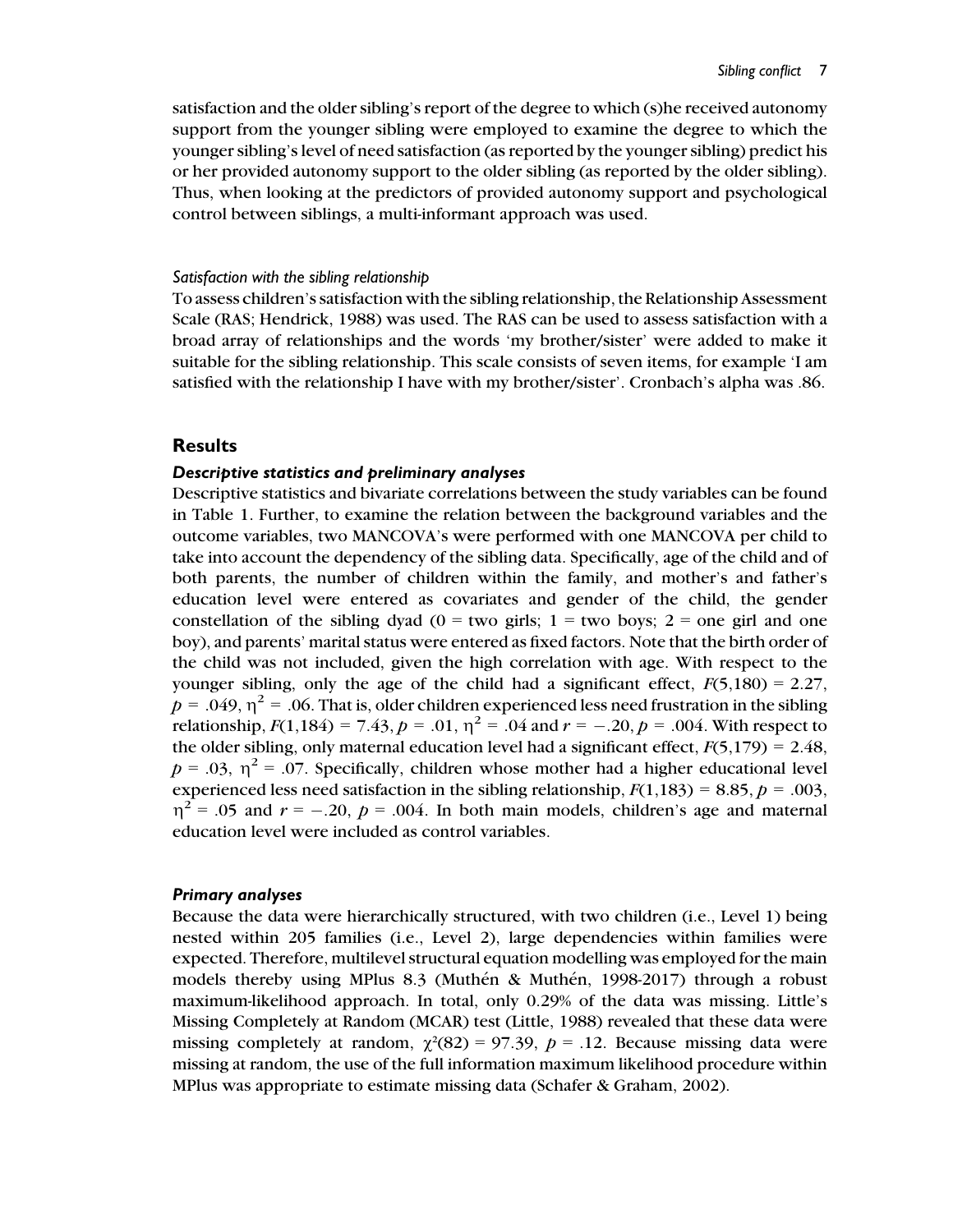| Table 1. Descriptives of and correlations between |           | the study variables                                |                                                    |                                                              |                                               |                                     |                          |                                 |              |
|---------------------------------------------------|-----------|----------------------------------------------------|----------------------------------------------------|--------------------------------------------------------------|-----------------------------------------------|-------------------------------------|--------------------------|---------------------------------|--------------|
|                                                   |           |                                                    | m                                                  | 4                                                            | ഗ                                             | ۰                                   |                          | ∞                               | ō            |
| Parenting                                         |           |                                                    |                                                    |                                                              |                                               |                                     |                          |                                 |              |
| I. Autonomy support - mother                      |           |                                                    |                                                    |                                                              |                                               |                                     |                          |                                 |              |
| 2. Psychological control - mother                 | CO.       |                                                    |                                                    |                                                              |                                               |                                     |                          |                                 |              |
| 3. Autonomy support - father                      | $.70***$  | 50                                                 | $\overline{1}$                                     |                                                              |                                               |                                     |                          |                                 |              |
| 4. Psychological control - father                 | 3         | $.65***$                                           | 9.                                                 |                                                              |                                               |                                     |                          |                                 |              |
| Need-based experiences                            |           |                                                    |                                                    |                                                              |                                               |                                     |                          |                                 |              |
| 5. Need satisfaction                              | $.37***$  |                                                    |                                                    |                                                              |                                               |                                     |                          |                                 |              |
| 6. Need frustration                               | $-5$      | $.01$<br>27***                                     | $-0.03$<br>-.03                                    | $.34***$                                                     | $-26***$                                      | $\begin{array}{c} \end{array}$      |                          |                                 |              |
| Outcomes                                          |           |                                                    |                                                    |                                                              |                                               |                                     |                          |                                 |              |
| 7. Provided autonomy support                      | $.24***$  |                                                    |                                                    |                                                              |                                               | $-26***$                            |                          |                                 |              |
| 8. Provided psychological control                 | 90<br>∣   |                                                    |                                                    |                                                              |                                               |                                     |                          |                                 |              |
| 9. Relationship satisfaction                      | $42***$   | $-0.2$<br>$-0.0$ ***<br>$-0.5$<br>$-0.5$<br>$0.71$ | $-31***$<br>$-01$<br>$+40***$<br>$+3.27$<br>$0.93$ | $-13**$<br>$-23**$<br>$-1300$<br>$-1300$<br>$-150$<br>$-150$ | $-1$ <sup>***</sup><br>--10<br>.60***<br>3.46 | $18***$<br>$-37***$<br>2.43<br>0.82 | $-44***$<br>3.13<br>3.13 |                                 |              |
| Mean                                              | 3.42      |                                                    |                                                    |                                                              |                                               |                                     |                          | $\frac{-15}{3}$<br>3.08<br>0.81 | 3.63<br>0.88 |
| S                                                 | <b>82</b> |                                                    |                                                    |                                                              |                                               |                                     |                          |                                 |              |
|                                                   |           |                                                    |                                                    |                                                              |                                               |                                     |                          |                                 |              |

| )<br>}<br>}                                                              |
|--------------------------------------------------------------------------|
| $-15.25$                                                                 |
|                                                                          |
|                                                                          |
|                                                                          |
|                                                                          |
|                                                                          |
|                                                                          |
|                                                                          |
|                                                                          |
|                                                                          |
| こうろうろ こうしょう                                                              |
|                                                                          |
| יפליילים ביטורים להביטור דלום ביטורים ביטורים.<br>ביטורים<br>)<br>]<br>] |
|                                                                          |
|                                                                          |
|                                                                          |
| ś                                                                        |
|                                                                          |
|                                                                          |
|                                                                          |
|                                                                          |
| ı                                                                        |
|                                                                          |
|                                                                          |
|                                                                          |
|                                                                          |
| ľ                                                                        |

Note. \* $p < .05$ ; \*\* $p < .01$ ; \*\*\* $p < .001$ .  $\mathsf{Note.}~{}^*\!\mathsf{p} < .05;{}^*{}^*\!\mathsf{p} < .01;{}^*{}^*\!\mathsf{p} < .001.$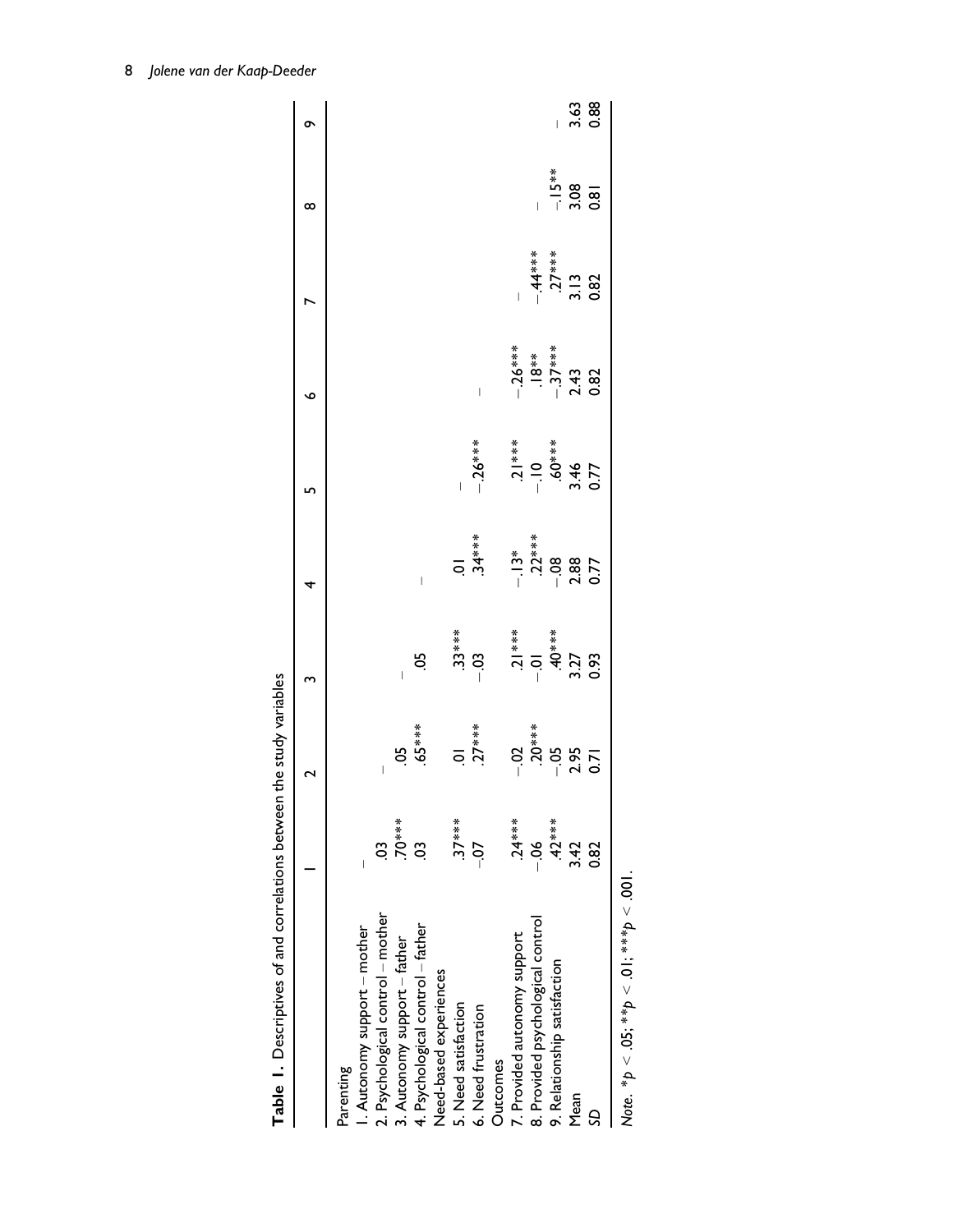

*Note.* Standardized coefficients are reported. Significant effects are represented by a solid line, whereas non-significant effects are represented by a dashed line.  $\frac{*p}{<}$ .05;  $\frac{*p}{<}$ .01;  $\frac{**p}{<}$ .001.

Figure 1. Structural model depicting the relations of parental autonomy support and psychological control with sibling relationship functioning.

In a first two-level structural model, the relations between parental autonomy support and psychological control with regard to sibling conflict and siblings' relationship functioning as indicated by the degree of provided autonomy support and psychological control within the sibling relationship and the satisfaction with this relationship were examined. As all paths were allowed, the model was saturated  $(df = 0)$  and model fit could not be interpreted. As displayed in Figure 1, results showed that while only mothers' autonomy support related positively to provided sibling autonomy support, both mothers' and fathers' autonomy support positively related to siblings' relationship satisfaction. Further, fathers' (but not mothers') psychological control related to less autonomy support andmore psychological control provided within the sibling relationship.With respect to the relation between the demographic characteristics (i.e., age of the child and maternal education level) and the study variables, there was only a positive significant relation between the child's age and sibling relationship satisfaction ( $\beta = .16$ ,  $p < .001$ ).

In a second two-level structural model, children's need-based experiences within the sibling relationship were entered as intervening variables in the relations of parental autonomy support and psychological control with siblings' relationship functioning. The  $\chi^2$  test, the comparative fit index (CFI), the standardized root mean square residual (SRMR), and the root mean square error of approximation were used as indices to evaluate the model fit. An acceptable fit was indicated by  $\chi^2/df$  ratio of 2 or below, CFI values of .95 or above, SRMR values of .08 or below, and RMSEA values of .06 or below (Kline, 2005). This model showed an excellent fit  $(\chi^2/df = 10.268/8 = 1.28, \text{CFI} = 1.00, \text{SRMR} = .01,$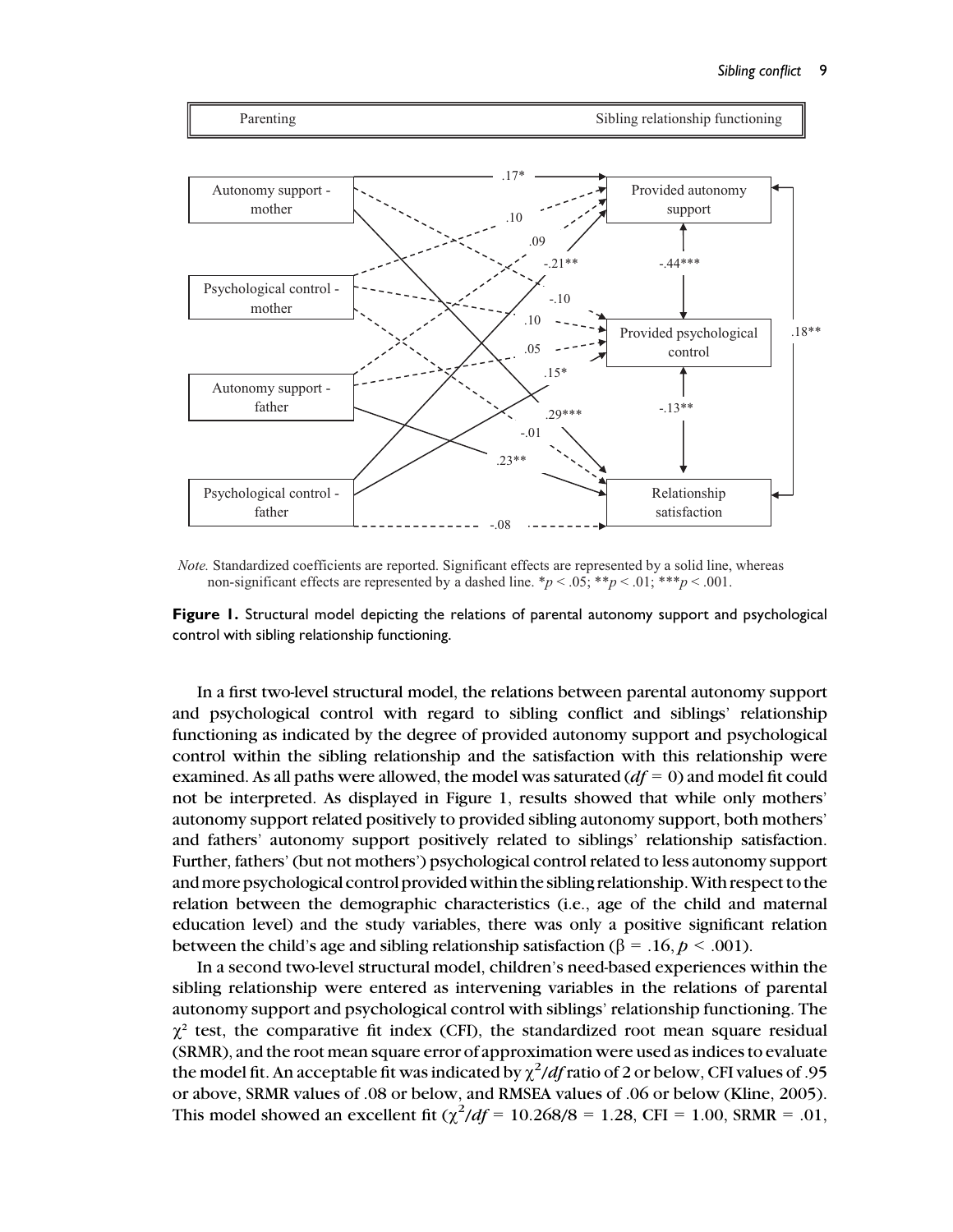

*Note.* Standardized coefficients are reported. Significant effects are represented by a solid line, whereas non-significant effects are represented by a dashed line. \**p* < .05; \*\**p* < .01; \*\*\**p* < .001.

Figure 2. Structural model depicting the mediating role of need-based experiences in the relations of parental autonomy support and psychological control with sibling relationship functioning.

RMSEA  $=$  .03), after adding four significant direct effects from maternal autonomy support, maternal psychological control, and paternal autonomy support. As displayed in Figure 2, children's need satisfaction was predicted by mothers' and fathers' autonomy support, while their need frustration was predicted only by fathers' psychological control. In turn, need satisfaction and need frustration related, respectively, positively and negatively to satisfaction with the sibling relationship. Additionally, a higher level of need frustration related to a lower level of provided sibling autonomy support and a higher level of provided sibling psychological control. Additionally, four direct effects were significant. That is, mother's autonomy-supportive intervening style related positively to provided autonomy support within the sibling relationship and to sibling relationship satisfaction. Additionally, maternal psychological control related directly and positively to sibling psychological control, whereas paternal autonomy support was positively related to sibling relationship satisfaction. With respect to the relation between the demographic characteristics (i.e., age of the child and maternal education level) and the study variables, child age was significantly related to need satisfaction ( $\beta = .11$ ,  $p = .02$ ), need frustration  $(\beta = -24, p < .001)$ , and provided autonomy support to the other sibling  $(\beta = -.12,$  $p = .01$ ), whereas mother's education related significantly to need satisfaction ( $\beta = -12$ ,  $p = .02$ ).

To test the significance of indirect effects from parental autonomy support and psychological control to sibling relationship functioning via children's need-based experiences, bootstrapping (using 1,000 draws) was used, which constitutes a nonparametric resampling procedure that is highly recommended (Preacher & Hayes, 2008). Five indirect effects were significant. Specifically, autonomy support from both mothers  $(b = .13, SE = .04, p < .01)$  and fathers  $(b = .07, SE = .03, p = .02)$  related to siblings' relationship satisfaction via children's need satisfaction within the sibling relationship. Additionally, fathers' psychological control related to provided autonomy support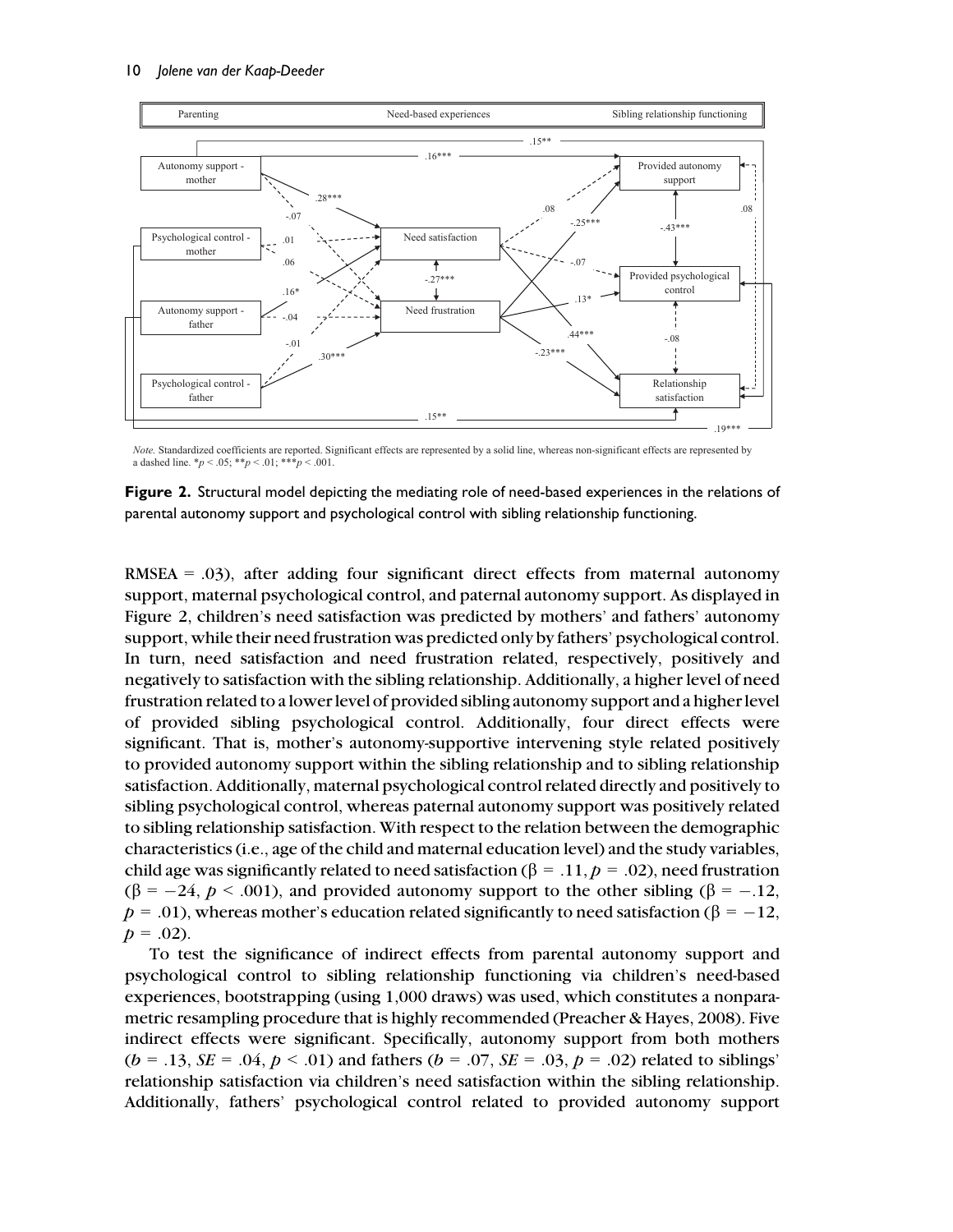$(b = -.08, \, SE = .02, \, p = .001)$  and psychological control  $(b = .04, \, SE = .02, \, p = .04)$ within the sibling relationship and satisfaction with this relationship ( $b = -.08, SE = .02$ ,  $p \leq 0.001$ ) via sibling need frustration. All other indirect paths were non-significant (bs ranging between  $-02$  and 0.02, *SEs* ranging between 0.00 and 0.03, ps ranging between 0.16 and .92).

#### **Discussion**

The goal of this study was to examine whether parents' autonomy support and psychological control during sibling conflict would relate to children's sibling relationship functioning through experienced need satisfaction and frustration within this sibling relationship. Results showed that mothers' and fathers' autonomy support during such conflicts related to a higher level of satisfaction with the sibling relationship via the experience of need satisfaction within this relationship. Thus, when parents for instance allow both siblings to tell their side of the story and try to understand the underlying reason for the sibling conflict, this satisfies the children's needs for autonomy (e.g., increased ownership), competence (e.g., feeling more capable in the self-regulation of conflict), and relatedness (e.g., feeling more connected to the other sibling). Due to this experience of need satisfaction, children will in turn feel more satisfied with the sibling relationship. In contrast, fathers' (but not mothers') psychological control (e.g., showing disappointment and being annoyed when children do not stop quarrelling) related to siblings being less autonomy-supportive and more psychologically controlling towards one another and experiencing less relationship satisfaction via an increased level of need frustration experienced in the sibling relationship. Thus, while parental autonomy support seems to foster positive sibling interactions, paternal psychological control relates to both diminished positive interactions and increased negative interactions among siblings. Results with respect to autonomy support and need satisfaction are therefore in line with the bright and dark path hypothesis (Vansteenkiste & Ryan, 2013), with both of these positive constructs relating only to adaptive outcomes, while results with respect to psychological control and need frustration are not. Additionally, it is interesting to see that especially fathers' psychological control is related to the quality of the sibling relationship. Perhaps this is due to fathers' being more involved in leisure and play activities than mothers (Parke & Buriel, 1998) and as sibling interactions also often involve such activities, the role of fathers might be more important for sibling interactions. Research also indicates that mothers are more frequently in charge of childcare and disciplinary practices (Hallers-Haalboom et al., 2016). It is therefore possible that when fathers do engage in disciplinary practices (i.e., intervening in sibling conflict), their actions and use of psychological control have a more profound influence on their children. Such use of dysfunctional discipline behaviours might be rooted in fathers having less knowledge about child development and parenting (Vally & El Hichami, 2020).

Parents' autonomy support related not only indirectly to siblings' relationship satisfaction (via need satisfaction) but also directly. Perhaps parents' autonomy support during sibling conflict does not only foster need satisfaction in the sibling relationship but also need satisfaction in the parent–child relationship or even general need satisfaction. Indeed, when parents focus on children's needs,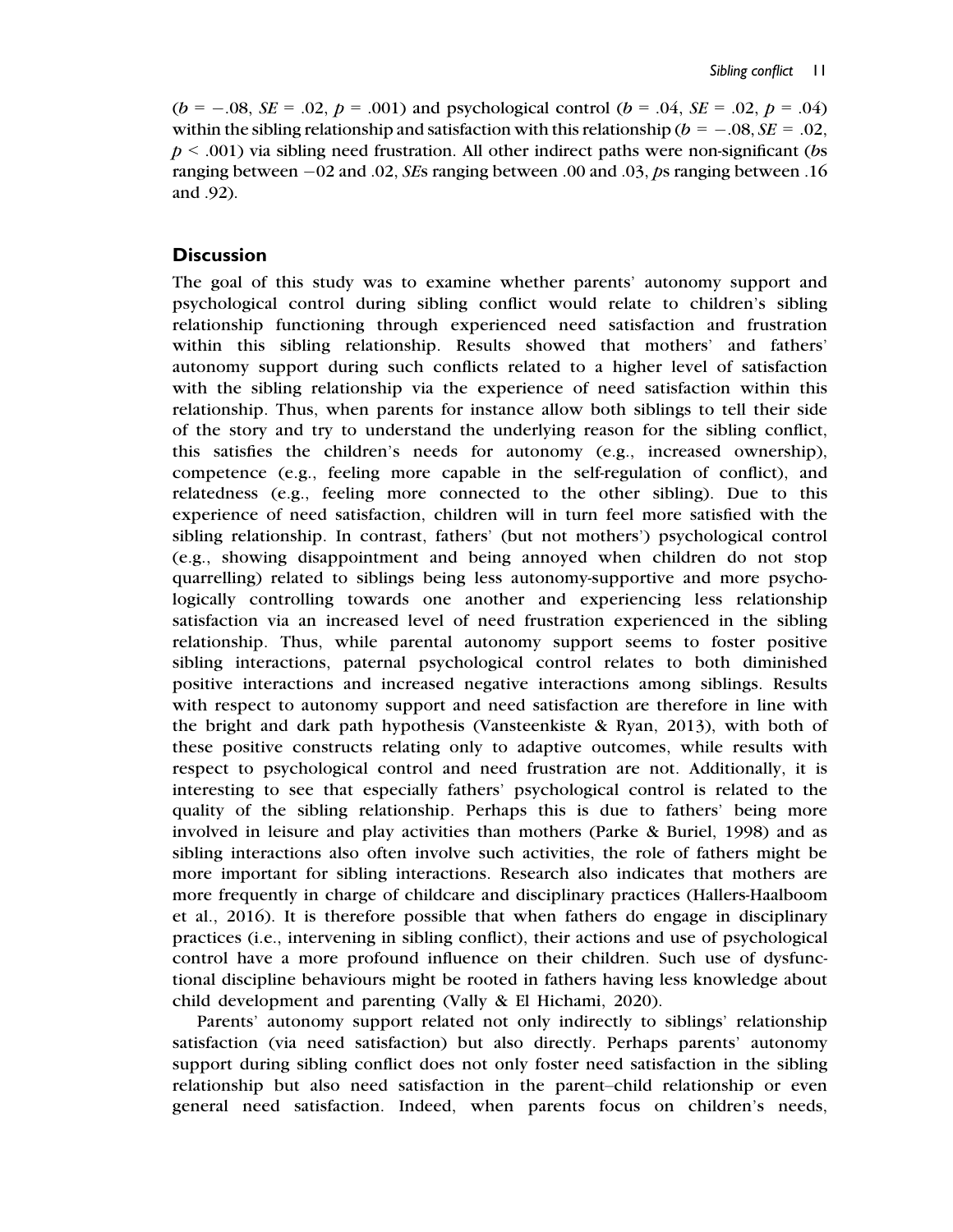emotions, and perspective in the middle of sibling conflict, this is expected to foster feelings of autonomy, competence, and relatedness in the sibling relationship, in the parent–child relationship and in general. Future studies could, therefore, assess need-based experiences in these different contexts to further unravel the mediating role of these experiences in the relation between parents' autonomy support during sibling conflict and siblings' relationship functioning. Besides these remaining direct effects of parents' autonomy support, there was also a direct effect from mothers' psychological control to the provided psychological control within the sibling relationship. Perhaps this is an observational or modelling effect by which children learn to apply the interactions observed within their family (in this case, between the parent and the child) in interactions with their sibling (Jenkins, Dunn, O'Connor, Rasbash, & Behnke, 2005).

## Limitations and directions for future research

This study had important strengths, such as the investigation of the role of parents' autonomy support and psychological control in sibling interactions, the specific focus on sibling conflict, the assessment of children's perceptions of both mothers' and fathers' parenting, and the inclusion of two siblings per family enabling a multi-informant approach with respect to sibling autonomy support and psychological control. However, the results of this study should be interpreted with caution, given several important limitations. First, this study made use of a cross-sectional design, precluding causal inferences. Additionally, the included sample was rather homogeneous (i.e., most parents were highly educated), limiting the generalizability of the current findings. Further, this study was mostly (except for sibling autonomy support and psychological control) based on self-reports, thereby not including data from other important sources (e.g., parents' own report of their intervening style in sibling conflict). To avoid common method biases (which increases the risk for socially desirable responding), an interesting avenue for future research is to use multiple measurement methods such as self-report, other-report, and observation (Podsakoff, MacKenzie, Lee, & Podsakoff, 2003). Observations of parent—child and sibling interactions would also provide a more refined insight into these family dynamics. Additionally, as previous research has shown that sibling relations can also influence the parent-child relationship (e.g., Dunn, Deater-Deckard, Pickering, Golding, & ALSPAC Study Team, 1999), it is important for future studies to examine reciprocal relations between sibling relationship functioning and parental autonomy support and psychological control in sibling conflict.

## Implications

Despite the previously mentioned limitations, the current findings suggest several theoretical and practical implications. On a theoretical level, this study adds to the research on the effects of parental autonomy support and psychological control by providing evidence for the importance of these constructs within a specific domain (i.e., sibling conflict). By doing so, the conceptual overlap between SDT's perspective on parenting and the parental mediation techniques studied within the research on sibling conflict (e.g., Ross & Lazinski, 2014; Smith & Ross, 2007) was also apparent. Specifically, the three key components of successful parenting within SDT referring to autonomy support, involvement, and structure also play a crucial role in mediation. To illustrate, within mediation parents encourage siblings to propose solutions and choose one from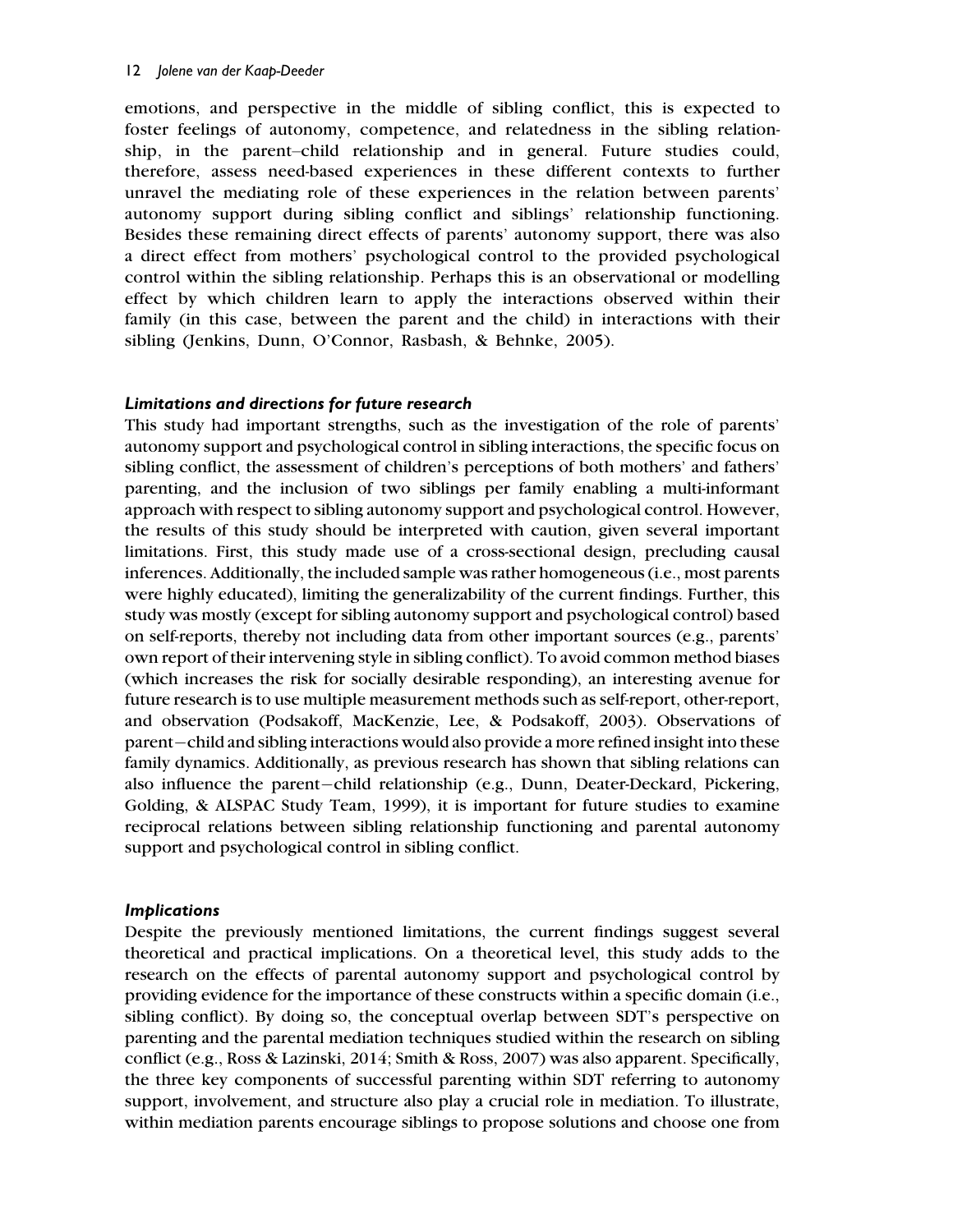among these (i.e., autonomy support), stimulate and show empathy and understanding (i.e., involvement), and set ground rules and behavioural guidelines (i.e., structure) (Ross & Lazinski, 2014). SDT could, therefore, provide a theoretical framework for understanding the effects of such parental mediation. Moreover, future interventions could rely even more on a cross-fertilization between these two domains of research, by also including other elements of the parenting dimensions identified within SDT such as offering a rationale for when the child's choice is limited (i.e., autonomy support) or providing positive feedback when siblings manage to solve their dispute.

#### Conclusion

This study showed that the way parents respond to and intervene in sibling conflict significantly relates to how need-fulfilling or need-thwarting sibling interactions are experienced. Such need-based experiences within the sibling relationship are important not only for how satisfying this relationship is perceived to be, but also for how autonomysupportive and psychologically controlling the child is towards the sibling.

## Conflicts of interest

The author declare no conflict of interest.

## Author Contribution

Jolene Van der Kaap-Deeder: Conceptualization (equal); Data curation (equal); Formal analysis (equal); Investigation (equal); Methodology (equal); Project administration (equal); Resources (equal); Writing – original draft (equal); Writing – review  $\&$  editing (equal).

## Data Availability Statement

The data that support the findings of this study are available from the corresponding author upon reasonable request.

## References

- Audet, É. C., Levine, S. L., Holding, A. C., Koestner, R., & Powers, T. A. (2021). A remarkable alliance: Sibling autonomy support and goal progress in emerging adulthood. Family Relations, https:// doi.org/10.1111/fare.12562
- Barber, B. K. (1996). Parental psychological control: Revisiting a neglected construct. Child Development, 67, 3296–3319. https://doi.org/10.1111/j.1467-8624.1996.tb01915.x
- Barberis, N., Verrastro, V., Costa, S., & Gugliandolo, M. C. (2021). Sibling relationships and social development in youth and emerging adults: A Self-Determination Theory approach. Journal of Family Issues, https://doi.org/10.1177/0192513X211030933
- Biblarz, T. J., & Stacey, J. (2010). How does the gender of parents matter? Journal of Marriage and Family, 72, 3–22. https://doi.org/10.1111/j.1741-3737.2009.00678.x
- Bouchard, G., Plamondon, A., & Lachance-Grzela, M. (2019). Parental intervention style and adult sibling conflicts: The mediating role of involvement in sibling bullying. *Journal of Social*  $\epsilon$ Personal Relationships, 36, 2585–2602. https://doi.org/10.1177/0265407518793227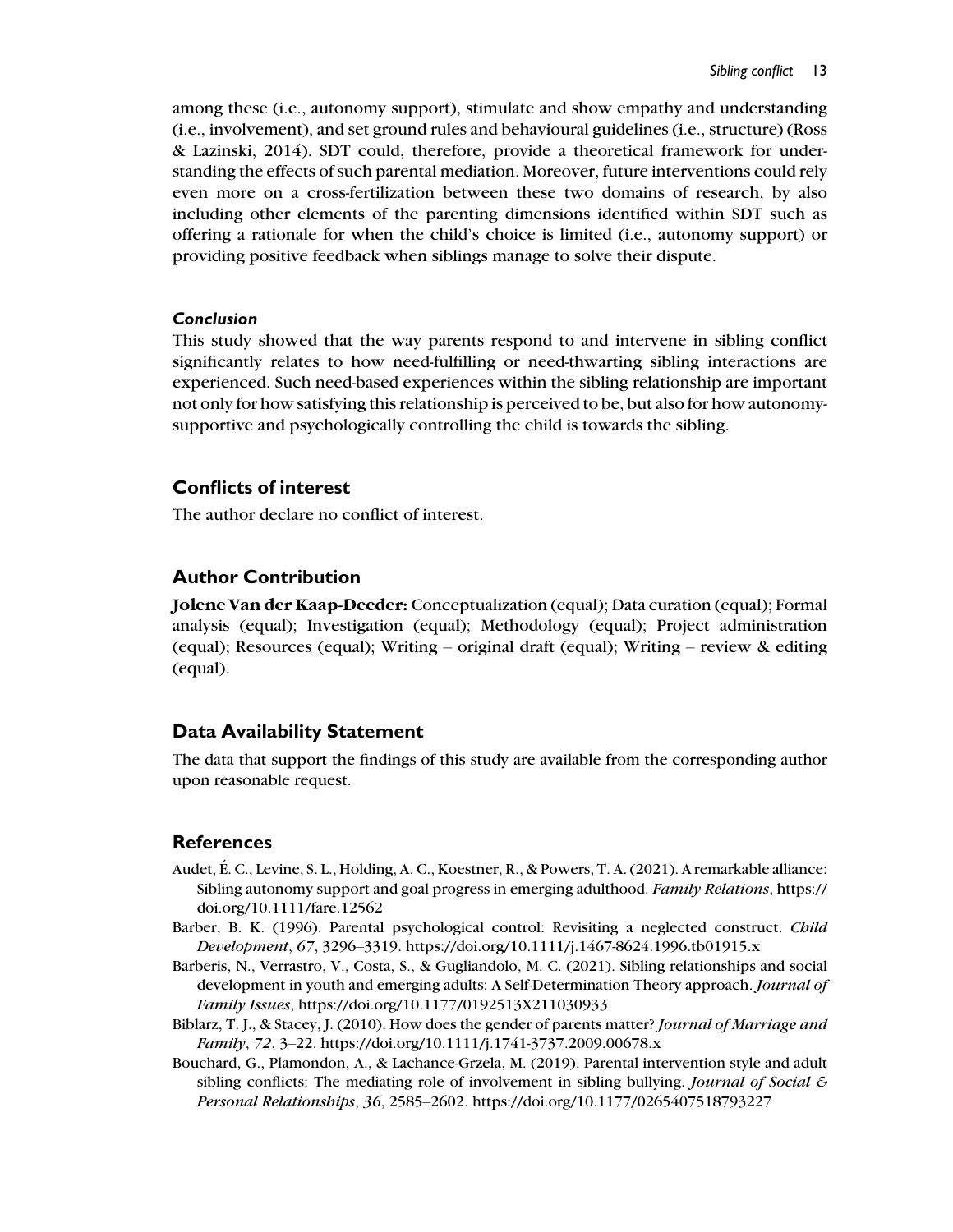- Buhrmester, D., & Furman, W. (1990). Perceptions of sibling relationships during middle childhood and adolescence. Child Development, 61, 1387–1398. https://doi.org/10.1111/j.1467-8624. 1990.tb02869.x
- Campione-Barr, N., Lindell, A. K., Bassett Greer, K., & Rose, A. J. (2014). Relational aggression and psychological control in the sibling relationship: Mediators of the association between maternal psychological control and adolescents' emotional adjustment. Development and Psychopathology, 26, 749–758. https://doi.org/10.1017/S0954579414000364
- Chen, B., Vansteenkiste, M., Beyers, W., Boone, L., Deci, E. L., & Van der Kaap-Deeder, J. (2015). Basic psychological need satisfaction, need frustration, and need strength across four cultures. Motivation and Emotion, 39, 216–236. https://doi.org/10.1007/s11031-014-9450-1
- Costa, S., Ntoumanis, N., & Bartholomew, K. J. (2015). Predicting the brighter and darker sides of interpersonal relationships: Does psychological need thwarting matter? Motivation and Emotion, 39, 11–24. https://doi.org/10.1007/s11031-014-9427-0
- Demir, M., & Davidson, I. (2013). Toward a better understanding of the relationship between friendship and happiness: Perceived responses to capitalization attempts, feelings of mattering, and satisfaction of basic psychological needs in same-sex best friendships as predictors of happiness. Journal of Happiness Studies, 14, 525–550. https://doi.org/10.1007/s10902-012-9341-7
- Dunn, J., Deater-Deckard, K., Pickering, K., & Golding, J., & ALSPAC Study Team. (1999). Siblings, parents, and partners: Family relationships within a longitudinal community study. Journal of Child Psychology and Psychiatry and Allied Disciplines, 40, 1025–1037. https://doi.org/10. 1017/S0021963099004369
- Foote, R. C., & Holmes-Lonergan, H. A. (2003). Sibling conflict and theory of mind. British Journal of Developmental Psychology, 21, 45–58. https://doi.org/10.1348/026151003321164618
- Grolnick, W. S., Ryan, R. M., & Deci, E. (1991). Inner resources for school achievement: Motivational mediators of children's perceptions of their parents. Journal of Educational Psychology, 83, 508–517. https://doi.org/10.1037/0022-0663.83.4.508
- Hallers-Haalboom, E. T., Groeneveld, M. G., van Berkel, S. R., Endendijk, J. J., van der Pol, L. D., Bakermans-Kranenburg, M. J., & Mesman, J. (2016). Wait until your mother gets home! Mothers' and fathers' discipline strategies. Social Development, 25(1), 82–98. https://doi.org/10.1111/ sode.12130
- Hendrick, S. S. (1988). A generic measure of relationship satisfaction. Journal of Marriage and Family, 50, 93–98. https://doi.org/10.2307/352430
- Hughes, C., Lindberg, A., & Devine, R. T. (2018). Autonomy support in toddlerhood: Similarities and contrasts between mothers and fathers. Journal of Family Psychology, 32, 915–925. https:// doi.org/10.1037/fam0000450
- Jenkins, J. M., Dunn, J., O'Connor, T. G., Rasbash, J., & Behnke, P. (2005). Change inmaternal perception of sibling negativity: Within- and between-family influences. Journal of Family Psychology, 19, 533–541. https://doi.org/10.1037/0893-3200.19.4.533
- Joussemet, M., Landry, R., & Koestner, R. (2008). A Self-Determination Theory perspective on parenting. Canadian Psychology, 49, 194–200. https://doi.org/10.1037/a0012754
- Kline, R. B. (2005). Principles and practice of structural equation modeling. New York, NY: The Guilford Press.
- Kramer, L., & Baron, L. A. (1995). Parental perceptions of children's sibling relationships. Family Relations, 44, 95–103. https://doi.org/10.2307/584746
- La Guardia, J. G., Ryan, R. M., Couchman, C. E., & Deci, E. L. (2000). Within-person variation in security of attachment: A self-determination theory perspective on attachment, need fulfillment, and well-being. Journal of Personality and Social Psychology, 79, 367–384. https://doi.org/10. 1037/0022-3514.79.3.367
- Little, R. J. A. (1988). Missing-data adjustments in large surveys. Journal of Business and Economic Statistics, 6, 287–296. https://doi.org/10.2307/1391878
- Mabbe, E., Soenens, B., Vansteenkiste, M., & Van Leeuwen, K. (2016). Do personality traits moderate relations between psychologically controlling parenting and problem behavior in adolescents? Journal of Personality, 84, 381-392. https://doi.org/10.1111/jopy.12166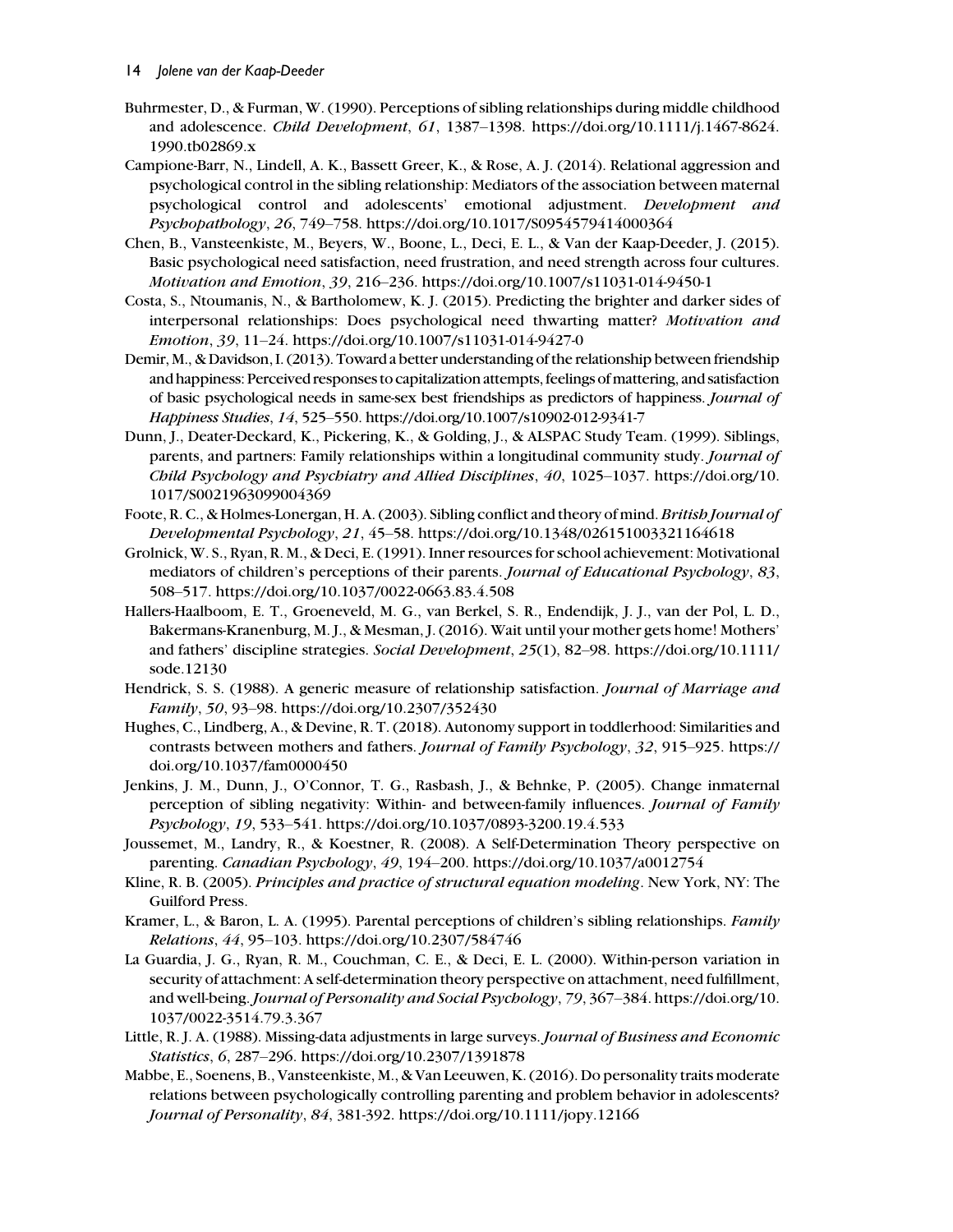- McHale, S. M., & Crouter, A. C. (1996). The family contexts of children's siblingrelationships. In G. Brody (Ed.), Sibling relationships: Their causes and consequences– Advances in applied developmental psychology (Vol. 10, pp. 173-195). Norwood, NJ: Ablex Publishing.
- Milevsky, A., Schlechter, M. J., & Machlev, M. (2011). Effects of parenting style andinvolvement in sibling conflict on adolescent sibling relationships. Journal of Social and Personal Relationships, 28, 1130–1148. https://doi.org/10.1177/0265407511406894
- Muthén, L. K., & Muthén, B. O. (1998–2017). *Mplus user's guide* (8th. ed.). Los Angeles, CA: Author.
- Parke, R., & Buriel, R. (1998). Socialization in the family: Ethnic and ecological perspectives. In W. Damon (Series Ed.) & N. Eisenberg (Vol. Ed.), Handbook of child psychology, Vol. 3: Social, emotional, and personality development (pp. 463-552). New York, NY: Wiley.
- Podsakoff, P. M., MacKenzie, S. B., Lee, J. Y., & Podsakoff, N. P. (2003). Common method biases in behavioral research: A critical review of the literature and recommended remedies. *Journal of* Applied Psychology, 88, 879–903. https://doi.org/10.1037/0021-9101.88.5.879
- Preacher, K. J., & Hayes, A. F. (2008). Asymptotic and resampling strategies for assessingand comparing indirect effects in multiple mediator models. Behavior ResearchMethods, 40, 879– 891. https://doi.org/10.3758/BRM.40.3.879
- Ross, H. S., & Lazinski, M. J. (2014). Parent mediation empowers sibling conflict resolution. Early Education and Development, 25, 259–275. https://doi.org/10.1080/10409289.2013.788425
- Ryan, R. M., & Deci, E. L. (2017). Self-Determination Theory: Basic psychological needs inmotivation, development, and wellness. New York, NY: Guilford Press.
- Schafer, J. L., & Graham, J. W. (2002). Missing data: Our view of the state of the art. *Psychological* Methods, 7, 147–177. https://doi.org/10.1037//1082-989X.7.2.147
- Smith, J., & Ross, H. (2007). Training parents to mediate sibling disputes affects children's negotiation and conflict understanding. Child Development, 78, 790–805. https://doi.org/10. 1111/j.1467-8624,2007.01033.x
- Soenens, B., & Vansteenkiste, M. (2010). A theoretical upgrade of the concept of parentalpsychological control: Proposing new insights on the basis of Self-DeterminationTheory. Developmental Review, 30, 74–99. https://doi.org/10.1016/j.dr.2009. 11.001
- Stebbings, J., Taylor, I. M., Spray, C. M., & Ntoumanis, N. (2012). Antecedents of perceived coach interpersonal behaviors: the coaching environment and coach psychological well- and ill-being. Journal of Sport and Exercise Psychology, 34, 481–502. https://doi.org/10.1123/jsep.34.4.481
- Stocker, C. M., Burwell, R. A., & Briggs, M. L. (2002). Sibling conflict in middle childhood predicts children's adjustment in early adolescence. Journal of Family Psychology, 16, 50–57. https:// doi.org/10.1037//0893-3200.16.1.50
- Vally, Z., & El Hichami, F. (2020). Knowledge about parenting as a predictor of behavioral discipline practices between mothers and fathers. Psychological Studies, 65(1), 40–50. https://doi.org/ 10.1007/s12646-019-00497-z
- Van der Kaap-Deeder, J., Vansteenkiste, M., Soenens, B., & Mabbe, E. (2017). Children's daily wellbeing: The role of mothers', teachers', and siblings' autonomy support and psychological control. Developmental Psychology, 53, 237–251. https://doi.org/10.1037/dev0000218
- Van der Kaap-Deeder, J., Vansteenkiste, M., Soenens, S., Loeys, T., Mabbe, E., & Gargurevich, R. (2015). Autonomy-supportive parenting and autonomy-supportive sibling interactions: The role of mothers' and siblings' psychological need satisfaction. Personality and Social Psychology Bulletin, 41, 1590–1604. https://doi.org/10.1177/0146167215602225
- Vansteenkiste, M., & Ryan, R. M. (2013). On psychological growth and vulnerability: Basicpsychological need satisfaction and need frustration as a unifying principle. Journal of Psychotherapy Integration, 23, 263–280. https://doi.org/10.1037/a0032359

Received 10 December 2020; revised version received 23 July 2021